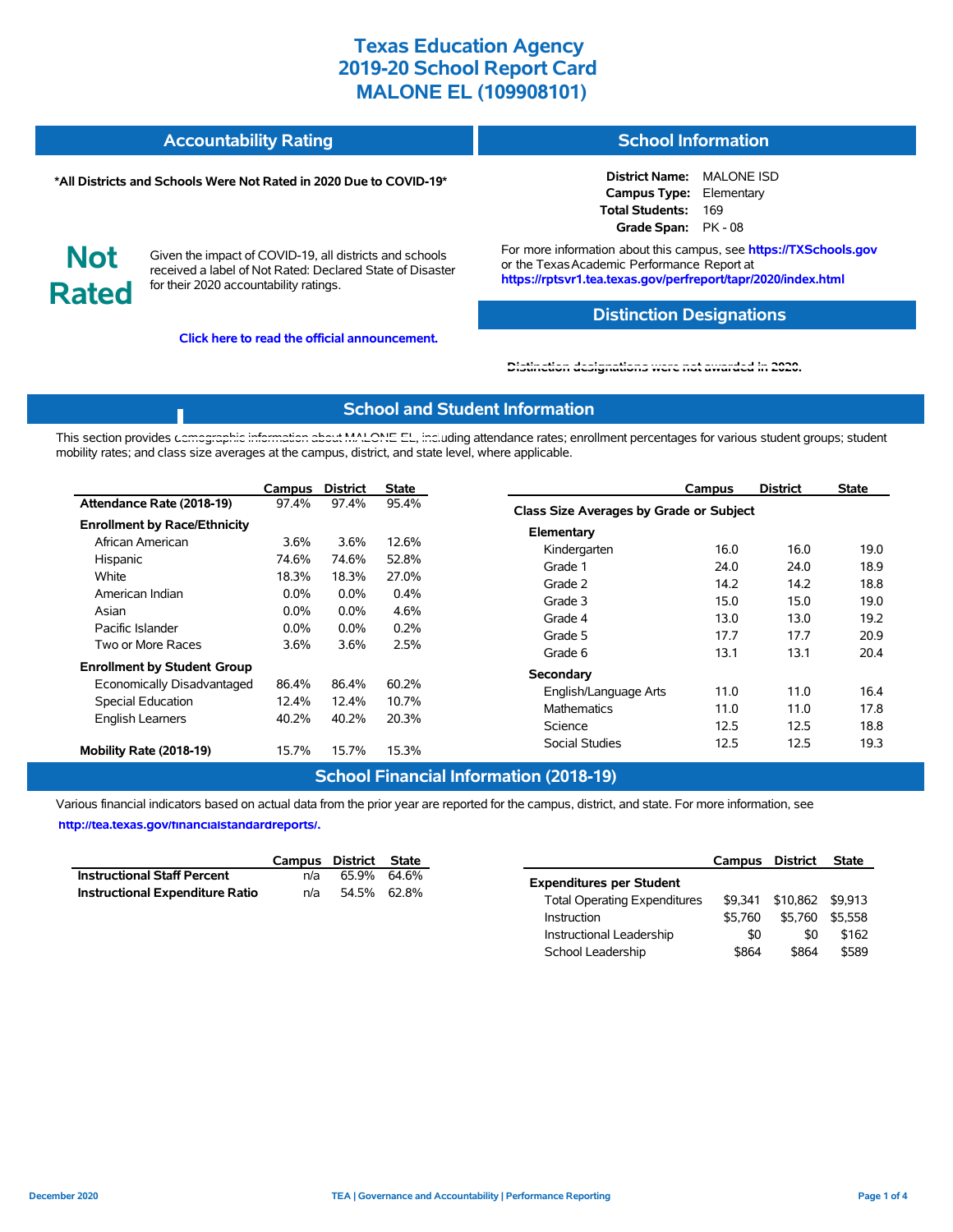### **STAAR Outcomes**

This section provides STAAR performance and Academic Growth outcomes. Academic Growth measures whether students are maintaining performance or improving from year to year. **Please note that due to the cancellation of spring 2020 State of Texas Assessments of Academic Readiness (STAAR) due to the COVID-19 pandemic, the performance of this year's report is not updated.**

|                                                                                |      |              |      |      | African                           |      |        | American |       | Pacific                  | More                         | Econ          |
|--------------------------------------------------------------------------------|------|--------------|------|------|-----------------------------------|------|--------|----------|-------|--------------------------|------------------------------|---------------|
|                                                                                |      | <b>State</b> |      |      | District Campus American Hispanic |      | White  | Indian   | Asian | <b>Islander</b>          | Races                        | <b>Disady</b> |
| STAAR Performance Rates at Approaches Grade Level or Above (All Grades Tested) |      |              |      |      |                                   |      |        |          |       |                          |                              |               |
| All Subjects                                                                   | 2019 | 78%          | 72%  | 72%  | 68%                               | 71%  | 84%    |          |       |                          | 63%                          | 73%           |
|                                                                                | 2018 | 77%          | 67%  | 67%  | 50%                               | 69%  | 68%    |          |       | $\overline{\phantom{a}}$ | 67%                          | 65%           |
| ELA/Reading                                                                    | 2019 | 75%          | 78%  | 78%  | 88%                               | 74%  | 93%    |          |       | $\overline{\phantom{a}}$ | $\ast$                       | 80%           |
|                                                                                | 2018 | 74%          | 69%  | 69%  | 67%                               | 70%  | 66%    |          |       |                          | $\ast$                       | 66%           |
| <b>Mathematics</b>                                                             | 2019 | 82%          | 75%  | 75%  | 50%                               | 76%  | 86%    |          |       | $\overline{a}$           | $\ast$                       | 74%           |
|                                                                                | 2018 | 81%          | 69%  | 69%  | 67%                               | 70%  | 69%    |          |       |                          | $\ast$                       | 69%           |
| Writing                                                                        | 2019 | 68%          | 59%  | 59%  | $\ast$                            | 50%  | $\ast$ |          |       |                          | $\ast$                       | 60%           |
| Science                                                                        | 2019 | 81%          | 50%  | 50%  | $\ast$                            | 56%  | $\ast$ |          |       |                          | $\ast$                       | 47%           |
|                                                                                | 2018 | 80%          | 64%  | 64%  | $\ast$                            | 71%  | 67%    |          |       |                          | $\ast$                       | 60%           |
| <b>Social Studies</b>                                                          | 2019 | 81%          | 100% | 100% | $\ast$                            | 100% | $\ast$ |          |       | $\overline{a}$           | $\qquad \qquad \blacksquare$ | 100%          |
|                                                                                | 2018 | 78%          | 42%  | 42%  | $\ast$                            | 33%  | 冰      |          |       |                          | $\overline{a}$               | 38%           |
| STAAR Performance Rates at Meets Grade Level or Above (All Grades Tested)      |      |              |      |      |                                   |      |        |          |       |                          |                              |               |
| All Subjects                                                                   | 2019 | 50%          | 35%  | 35%  | 27%                               | 34%  | 43%    |          |       |                          | 38%                          | 35%           |
|                                                                                | 2018 | 48%          | 33%  | 33%  | 11%                               | 34%  | 35%    |          |       | $\overline{a}$           | 44%                          | 30%           |
| ELA/Reading                                                                    | 2019 | 48%          | 41%  | 41%  | 38%                               | 35%  | 57%    |          |       | $\overline{\phantom{a}}$ | $\ast$                       | 38%           |
|                                                                                | 2018 | 46%          | 33%  | 33%  | 0%                                | 32%  | 38%    |          |       | $\overline{\phantom{a}}$ | $\ast$                       | 26%           |
| Mathematics                                                                    | 2019 | 52%          | 35%  | 35%  | 25%                               | 33%  | 50%    |          |       |                          | $\ast$                       | 35%           |
|                                                                                | 2018 | 50%          | 35%  | 35%  | 33%                               | 39%  | 31%    |          |       |                          | $\ast$                       | 34%           |
| Writing                                                                        | 2019 | 38%          | 17%  | 17%  | $\ast$                            | 15%  | $\ast$ |          |       |                          | $\ast$                       | 20%           |
| Science                                                                        | 2019 | 54%          | 27%  | 27%  | $\ast$                            | 38%  | $\ast$ |          |       |                          | $\ast$                       | 26%           |
|                                                                                | 2018 | 51%          | 36%  | 36%  | $\ast$                            | 36%  | 44%    |          |       | $\overline{\phantom{a}}$ | $\ast$                       | 35%           |
| Social Studies                                                                 | 2019 | 55%          | 67%  | 67%  | ∗                                 | 86%  | $\ast$ |          |       |                          | $\overline{a}$               | 75%           |
|                                                                                | 2018 | 53%          | 17%  | 17%  | $\ast$                            | 17%  | $\ast$ |          |       |                          | L,                           | 13%           |
|                                                                                |      |              |      |      |                                   |      |        |          |       |                          |                              |               |
| STAAR Performance Rates at Masters Grade Level (All Grades Tested)             |      |              |      |      |                                   |      |        |          |       | L,                       |                              |               |
| All Subjects                                                                   | 2019 | 24%          | 14%  | 14%  | 5%                                | 15%  | 16%    |          |       | $\overline{\phantom{a}}$ | 13%                          | 15%           |
|                                                                                | 2018 | 22%          | 9%   | 9%   | 0%                                | 6%   | 14%    |          |       |                          | 11%<br>$\ast$                | 7%            |
| ELA/Reading                                                                    | 2019 | 21%          | 15%  | 15%  | 0%                                | 17%  | 14%    |          |       | $\overline{\phantom{a}}$ | ∗                            | 15%           |
|                                                                                | 2018 | 19%          | 7%   | 7%   | 0%                                | 5%   | 14%    |          |       |                          | $\ast$                       | 6%            |
| <b>Mathematics</b>                                                             | 2019 | 26%          | 14%  | 14%  | $0\%$                             | 15%  | 21%    |          |       |                          | $\ast$                       | 15%           |
|                                                                                | 2018 | 24%          | 10%  | 10%  | 0%                                | 11%  | 10%    |          |       |                          |                              | 9%            |
| Writing                                                                        | 2019 | 14%          | 10%  | 10%  | *                                 | 5%   | $\ast$ |          |       |                          | $\ast$                       | 12%           |
| Science                                                                        | 2019 | 25%          | 5%   | 5%   | $\ast$                            | 6%   | $\ast$ |          |       |                          | $\ast$                       | 5%            |
|                                                                                | 2018 | 23%          | 11%  | 11%  | ∗                                 | 0%   | 22%    |          |       |                          | $\ast$                       | 10%           |
| Social Studies                                                                 | 2019 | 33%          | 44%  | 44%  | $\ast$                            | 57%  | $\ast$ |          |       |                          | $\blacksquare$               | 50%           |
|                                                                                | 2018 | 31%          | 8%   | 8%   | $\ast$                            | 0%   | $\ast$ |          |       |                          | $\overline{a}$               | 0%            |
| Academic Growth Score (All Grades Tested)                                      |      |              |      |      |                                   |      |        |          |       |                          |                              |               |
| <b>Both Subjects</b>                                                           | 2019 | 69           | 77   | 77   | 86                                | 71   | 95     |          |       |                          | $\ast$                       | 76            |
|                                                                                | 2018 | 69           | 69   | 69   | 85                                | 75   | 52     |          |       |                          | 92                           | 64            |
| <b>ELA/Reading</b>                                                             | 2019 | 68           | 78   | 78   | 86                                | 71   | 100    |          |       |                          | $\ast$                       | 75            |
|                                                                                | 2018 | 69           | 73   | 73   | 100                               | 76   | 61     |          |       |                          | $\ast$                       | 69            |
| <b>Mathematics</b>                                                             | 2019 | 70           | 77   | 77   | 86                                | 72   | 90     |          |       |                          | $\ast$                       | 78            |
|                                                                                | 2018 | 70           | 64   | 64   | 70                                | 74   | 43     |          |       |                          | $\ast$                       | 59            |

 **? Indicates that the data for this item were statistically improbable or were reported outside a reasonable range.**

- Indicates zero observations reported for this group.<br>\* Indicates results are masked due to small numbers to protect student confidentiality.<br>n/a Indicates data reporting is not applicable for this group.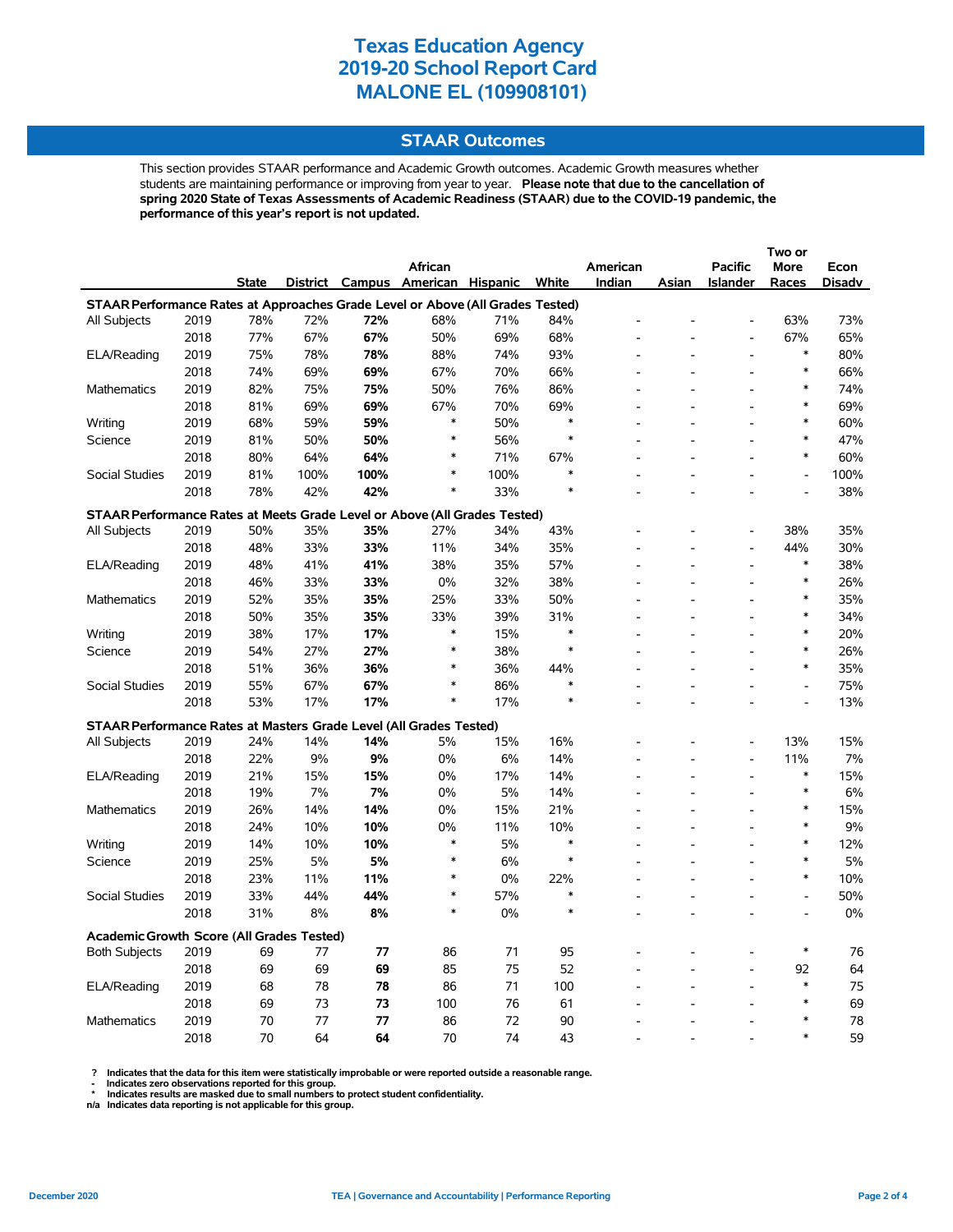## **Prior-Year Non-Proficient and Student Success Initiative STAAR Outcomes**

Progress of Prior-Year Non-Proficient Students shows STAAR performance rates for students who did not perform satisfactorily in 2017-18 but did in 2018-19. Student Success Initiative shows rates related to the requirement for students to demonstrate proficiency on the reading and mathematics STAAR in grades 5 and 8. **Please note that due to the cancellation of spring 2020 State of Texas Assessments of Academic Readiness (STAAR) due to the COVID-19 pandemic, this year's report is not updated.**

|                                                                                                     |              |          |      | African                  |      |        | American |       | <b>Pacific</b>  | <b>More</b> | Econ   |
|-----------------------------------------------------------------------------------------------------|--------------|----------|------|--------------------------|------|--------|----------|-------|-----------------|-------------|--------|
|                                                                                                     | <b>State</b> | District |      | Campus American Hispanic |      | White  | Indian   | Asian | <b>Islander</b> | Races       | Disadv |
| Progress of Prior-Year Non-Proficient Students                                                      |              |          |      |                          |      |        |          |       |                 |             |        |
| Sum of Grades 4-8                                                                                   |              |          |      |                          |      |        |          |       |                 |             |        |
| Reading                                                                                             |              |          |      |                          |      |        |          |       |                 |             |        |
| 2019                                                                                                | 41%          | 63%      | 63%  |                          | 59%  |        |          |       |                 |             | 62%    |
| 2018                                                                                                | 38%          | 45%      | 45%  |                          | 50%  |        |          |       |                 |             | 44%    |
| <b>Mathematics</b>                                                                                  |              |          |      |                          |      |        |          |       |                 |             |        |
| 2019                                                                                                | 45%          | 43%      | 43%  |                          | 46%  |        |          |       |                 |             | 35%    |
| 2018                                                                                                | 47%          | 45%      | 45%  |                          | 60%  |        |          |       |                 | $\ast$      | 47%    |
| <b>Students Success Initiative</b>                                                                  |              |          |      |                          |      |        |          |       |                 |             |        |
| <b>Grade 5 Reading</b>                                                                              |              |          |      |                          |      |        |          |       |                 |             |        |
| Students Meeting Approaches Grade Level on First STAAR Administration                               |              |          |      |                          |      |        |          |       |                 |             |        |
| 2019                                                                                                | 78%          | 77%      | 77%  |                          | 78%  |        |          |       |                 |             | 73%    |
| Students Requiring Accelerated Instruction                                                          |              |          |      |                          |      |        |          |       |                 |             |        |
| 2019                                                                                                | 22%          | 23%      | 23%  |                          | 22%  |        |          |       |                 |             | 27%    |
| <b>STAAR Cumulative Met Standard</b>                                                                |              |          |      |                          |      |        |          |       |                 |             |        |
| 2019                                                                                                | 86%          | 100%     | 100% |                          | 100% |        |          |       |                 |             | 100%   |
|                                                                                                     |              |          |      |                          |      |        |          |       |                 |             |        |
| <b>Grade 5 Mathematics</b><br>Students Meeting Approaches Grade Level on First STAAR Administration |              |          |      |                          |      |        |          |       |                 |             |        |
| 2019                                                                                                | 83%          | 77%      | 77%  |                          | 89%  |        |          |       |                 |             | 73%    |
|                                                                                                     |              |          |      |                          |      |        |          |       |                 |             |        |
| <b>Students Requiring Accelerated Instruction</b>                                                   |              |          |      |                          |      |        |          |       |                 | $\ast$      |        |
| 2019                                                                                                | 17%          | 23%      | 23%  |                          | 11%  |        |          |       |                 |             | 27%    |
| <b>STAAR Cumulative Met Standard</b>                                                                |              |          |      |                          |      |        |          |       |                 |             |        |
| 2019                                                                                                | 90%          | 92%      | 92%  |                          | 100% |        |          |       |                 |             | 91%    |
| <b>Grade 8 Reading</b>                                                                              |              |          |      |                          |      |        |          |       |                 |             |        |
| Students Meeting Approaches Grade Level on First STAAR Administration                               |              |          |      |                          |      |        |          |       |                 |             |        |
| 2019                                                                                                | 78%          | 67%      | 67%  |                          | 86%  |        |          |       |                 |             | 75%    |
| Students Requiring Accelerated Instruction                                                          |              |          |      |                          |      |        |          |       |                 |             |        |
| 2019                                                                                                | 22%          | 33%      | 33%  | $\ast$                   | 14%  | $\ast$ |          |       |                 |             | 25%    |
| <b>STAAR Cumulative Met Standard</b>                                                                |              |          |      |                          |      |        |          |       |                 |             |        |
| 2019                                                                                                | 85%          | 89%      | 89%  | $\ast$                   | 100% |        |          |       |                 |             | 88%    |
| <b>Grade 8 Mathematics</b>                                                                          |              |          |      |                          |      |        |          |       |                 |             |        |
| Students Meeting Approaches Grade Level on First STAAR Administration                               |              |          |      |                          |      |        |          |       |                 |             |        |
| 2019                                                                                                | 82%          | 89%      | 89%  | *                        | 100% |        |          |       |                 |             | 88%    |
| Students Requiring Accelerated Instruction                                                          |              |          |      |                          |      |        |          |       |                 |             |        |
| 2019                                                                                                | 18%          | 11%      | 11%  |                          | 0%   |        |          |       |                 |             | 13%    |
|                                                                                                     |              |          |      |                          |      |        |          |       |                 |             |        |
| <b>STAAR Cumulative Met Standard</b><br>2019                                                        | 88%          | 89%      | 89%  | $\ast$                   | 100% |        |          |       |                 |             | 88%    |

 **? Indicates that the data for this item were statistically improbable or were reported outside a reasonable range.**

 **- Indicates zero observations reported for this group.**

 **\* Indicates results are masked due to small numbers to protect student confidentiality. n/a Indicates data reporting is not applicable for this group.**